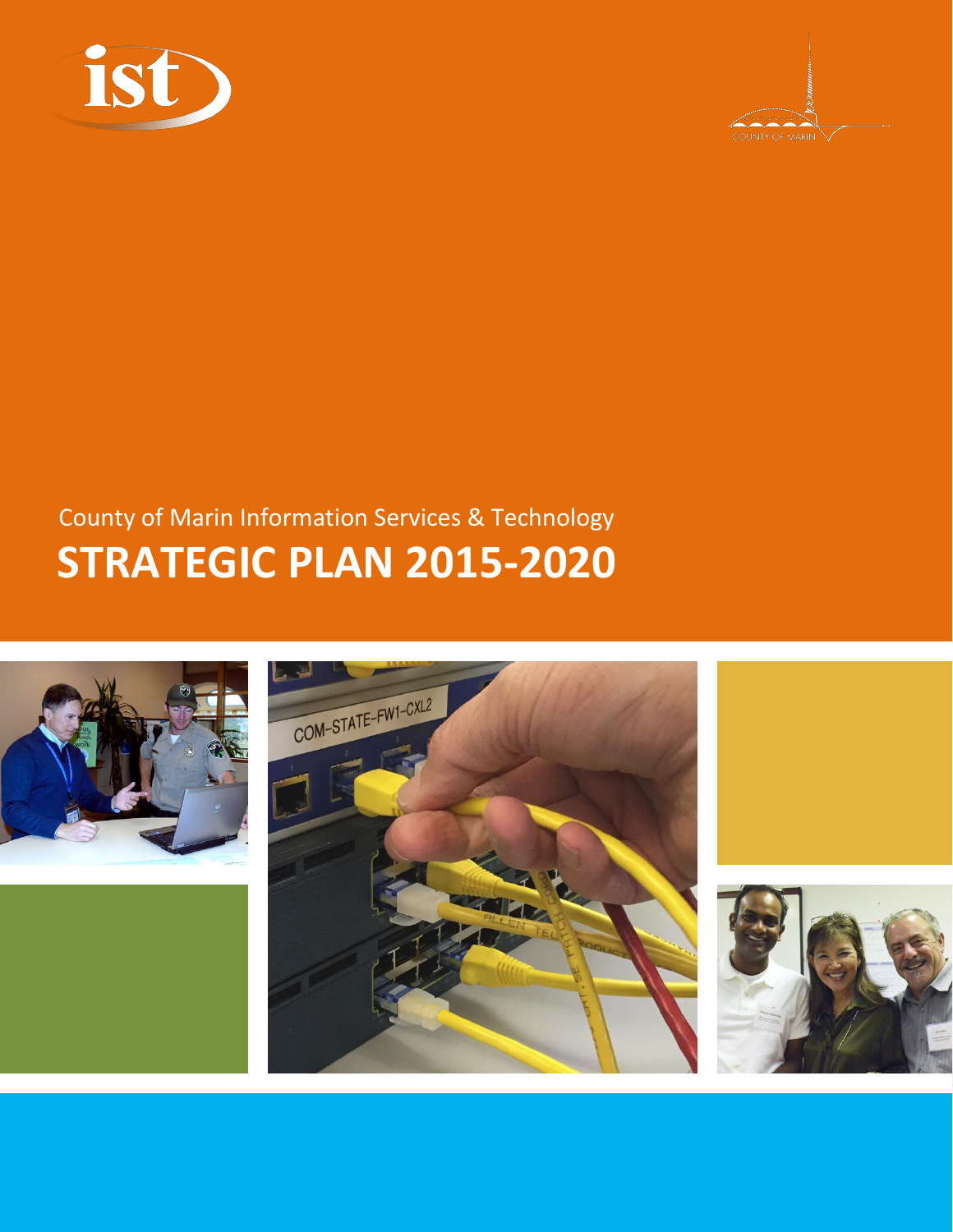### **Message from the CIO**

The world is more interconnected than ever. Technologies are transforming the way we live, work, and do business. The ability to be online is a necessity. People use a variety of online tools to communicate with one another and to transact their business. Mobile technologies such as smart phones and tablets have become the standard. Click, touch, interact, imagine!

As we begin to reinvent ourselves, we are reminded that the Information Services and Technology (IST) department plays a major role in helping County departments provide necessary services to the public. We understand the urgency of putting useful technologies in the hands of County employees and how this will help us all improve our levels of public service. The questions we have asked include:

- How do we catch up?
- How do we best support our customers?
- How should the role of IST change?
- Where should our focus be for the next 5 years?
- How do we get there?

In IST, we must think differently about our services and how we deliver them. "Mobile First" has to be our approach so that mobile capabilities are built-in rather than bolted-on – it's what the public wants and what our departments are asking for. It is important that we develop the capability to ramp up for projects quickly and institute the funding models and job classification structure that makes this possible. We have to implement servers "as fast as Google or Amazon" because that's the standard we're measured against. Understanding the business of our customers leads to success so we must develop and deliver consulting services driving better alignment between IST and County departments. And, of course, all of this needs to be built on a foundation of rigorous security practices and the collective understanding that information security is everyone's responsibility.

The future offers many opportunities for us to implement new technologies that will improve services for our residents and our internal County departments. We look forward to making an even greater difference in the lives of the public and our employees.

Sincerely,

Charlie Haase Chief Information Officer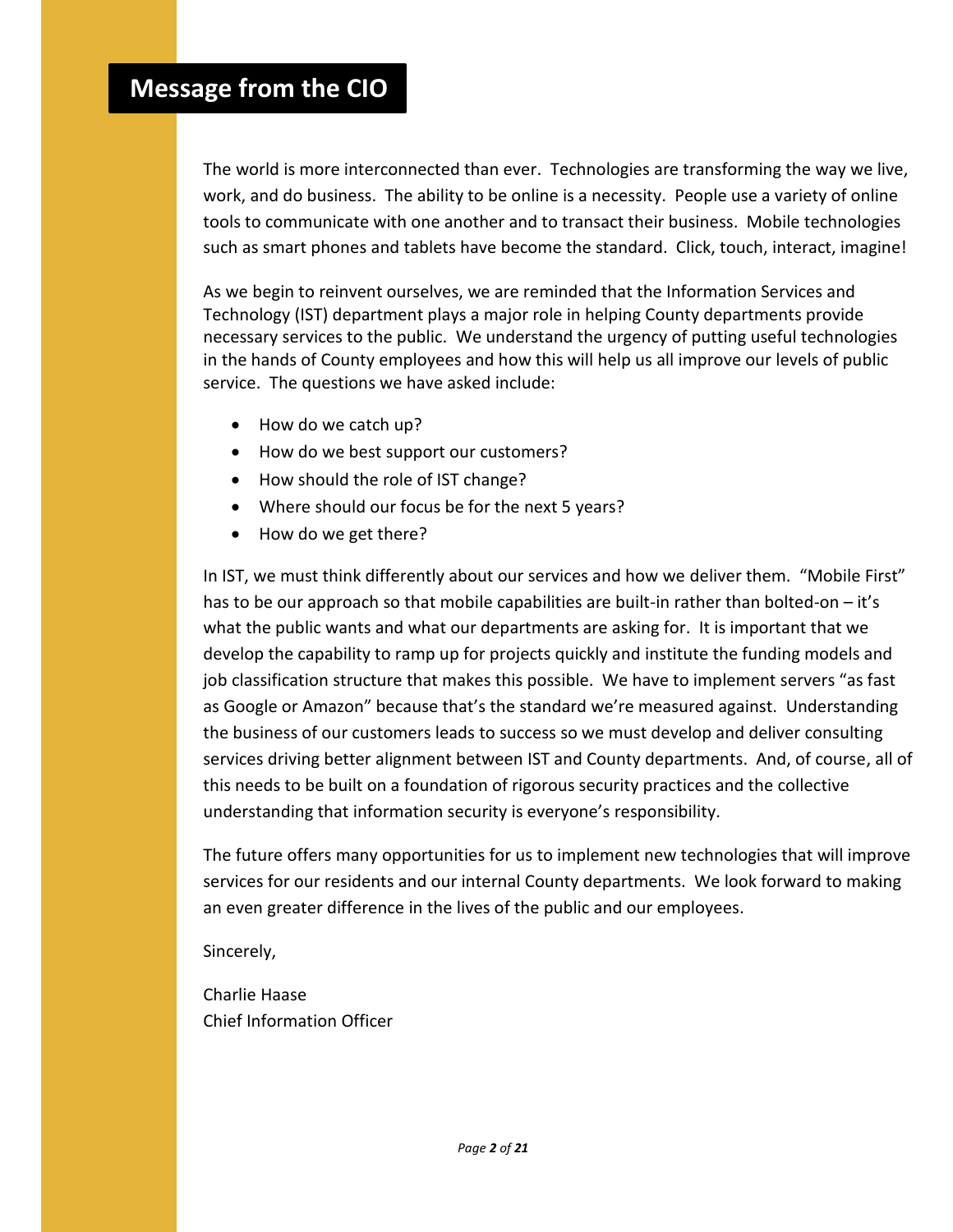### **Introduction**



In the County of Marin, the demands are increasing for information technology services from both the public and our workforce. The Information Services and Technology (IST) department has a long history of providing innovative technology solutions that come with exceptional customer service. For many years we focused on building core transaction systems that support business operations. We must now augment these foundational systems of record with more outward facing services utilizing online and mobile technologies that are in high demand. All of our new services have to begin with mobile in mind. IST must become more responsive and adaptive to the constantly changing technology landscape. In this strategic plan we set out to build on the department's previous success and to evolve the IST department into a more nimble and proactive organization that delivers the technologies and services needed by our clients.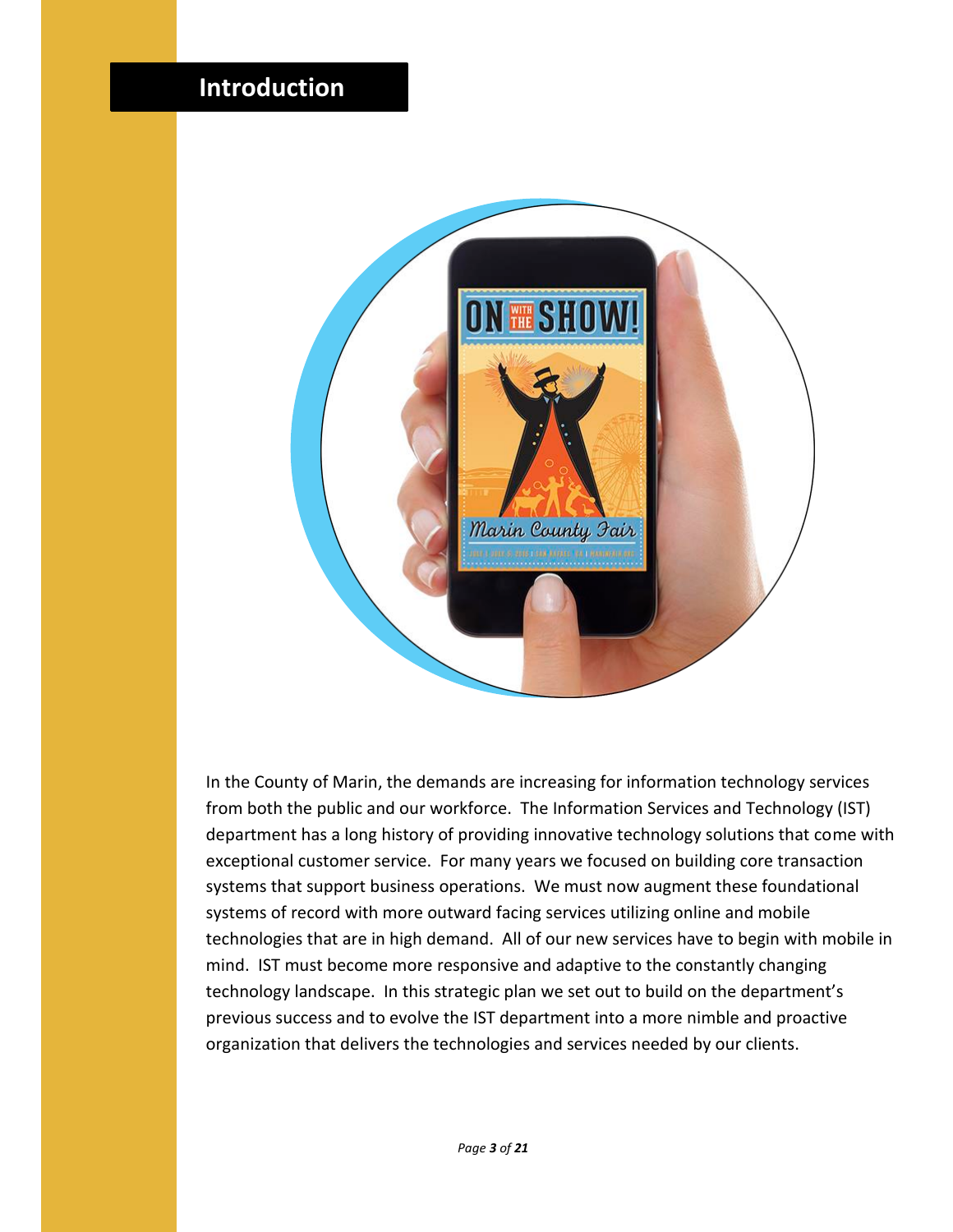### **The Process**

The development of the IST Strategic Plan began with our customers in mind. We adopted our Statement of Purpose - *We help our County departments succeed in serving the public.* This is why we exist and what determines our success.

Throughout the process of building this plan, we took an approach that included individual discussions with each of our customer departments, input from our newly formed Advisory Committee for Technology, engagement with our IST employees, review of our past strategic plans, and review of recent strategic plans from counties and cities.



The **5-Year Business Plan** recently adopted by the County has served to inform many of our strategies. The IST department will have significant responsibility in the focus area of **Innovation and Change**. We see our role as being catalysts for innovation and much of what we heard when gathering input from departments revolved around advancing service to the public and to our employees through innovative practices.

In gathering input from our customer departments, we found a number of common themes across the County.

The most sought-after changes include: expanding our ability to provide online services including taking online payments and offering automated electronic forms; developing impactful mobile apps; expanding the use of mobile devices by our employees; electronic signature capability; and automating various internal processes to improve effectiveness and efficiency.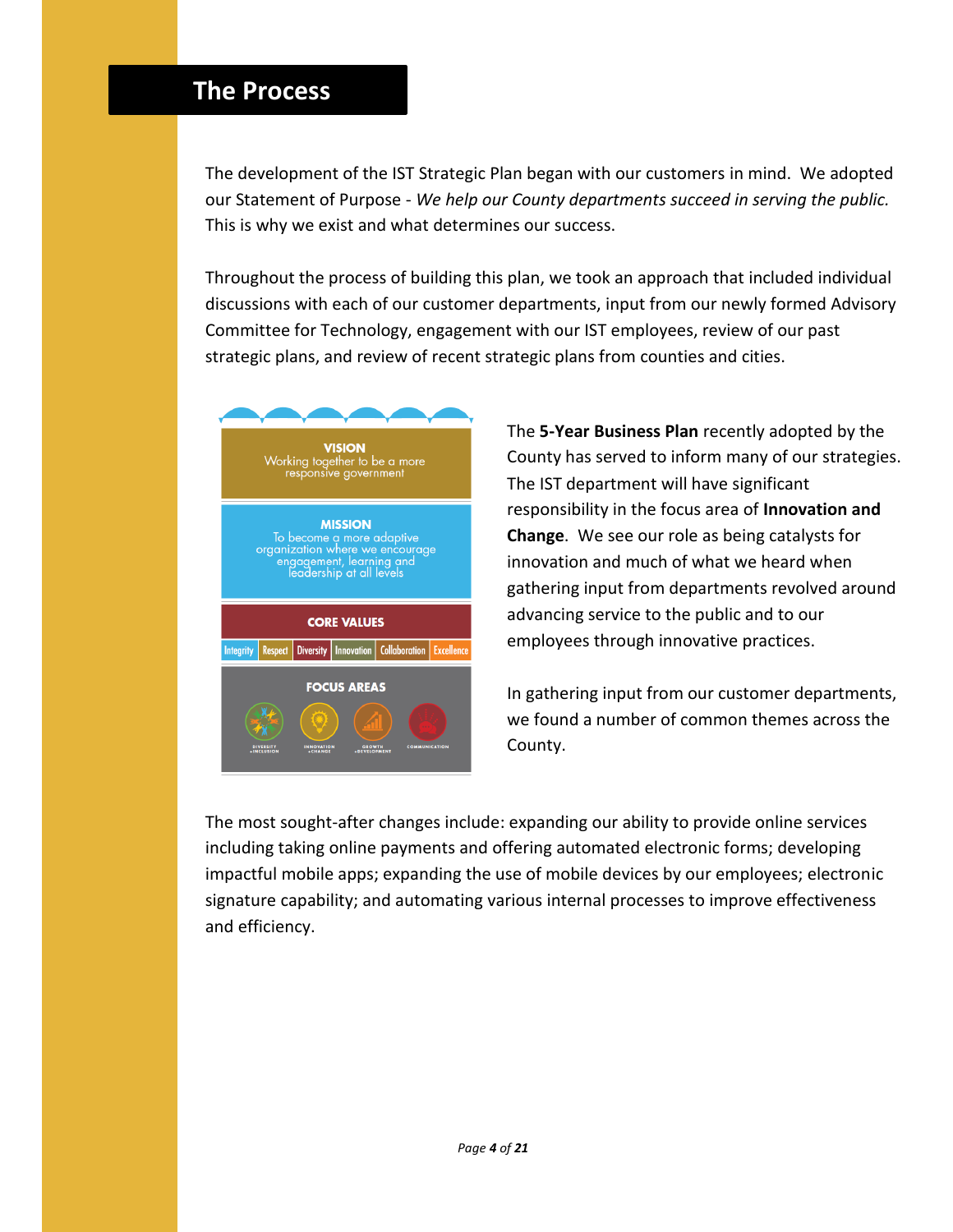### **Trends**

When we looked back at IST's strategic plan of 2000, we learned that, although the technologies used today are vastly different than those of 15 years ago, some of the primary themes are very similar:

- Responding to residents' expectations to conduct their business with the County through online means, 24x7
- The desire to make it easier for County employees to perform their jobs anytime from anywhere
- Improving the Public's trust in county government



Over the years the server environment has changed dramatically from 34 physical servers and a mainframe to 187 physical servers with 345 virtual servers today. The future will see a significant number of these servers migrating to the Cloud rather than being located in our data center.



### **Servers Storage**

The County's available electronic storage has increased by 12,375% since 2000. Storage specifically designated for the document management system has grown by 1,200% - from storing a few thousand documents to over 30 million documents today.





### **Network Mobile Devices**

In 2000 there was no Wi-Fi available in the County. Today Wi-Fi is readily available in nearly every County office including the Marin Center and the Marin County Fair.

In just the last 3 years the number of mobile devices accessing the County website has more than doubled.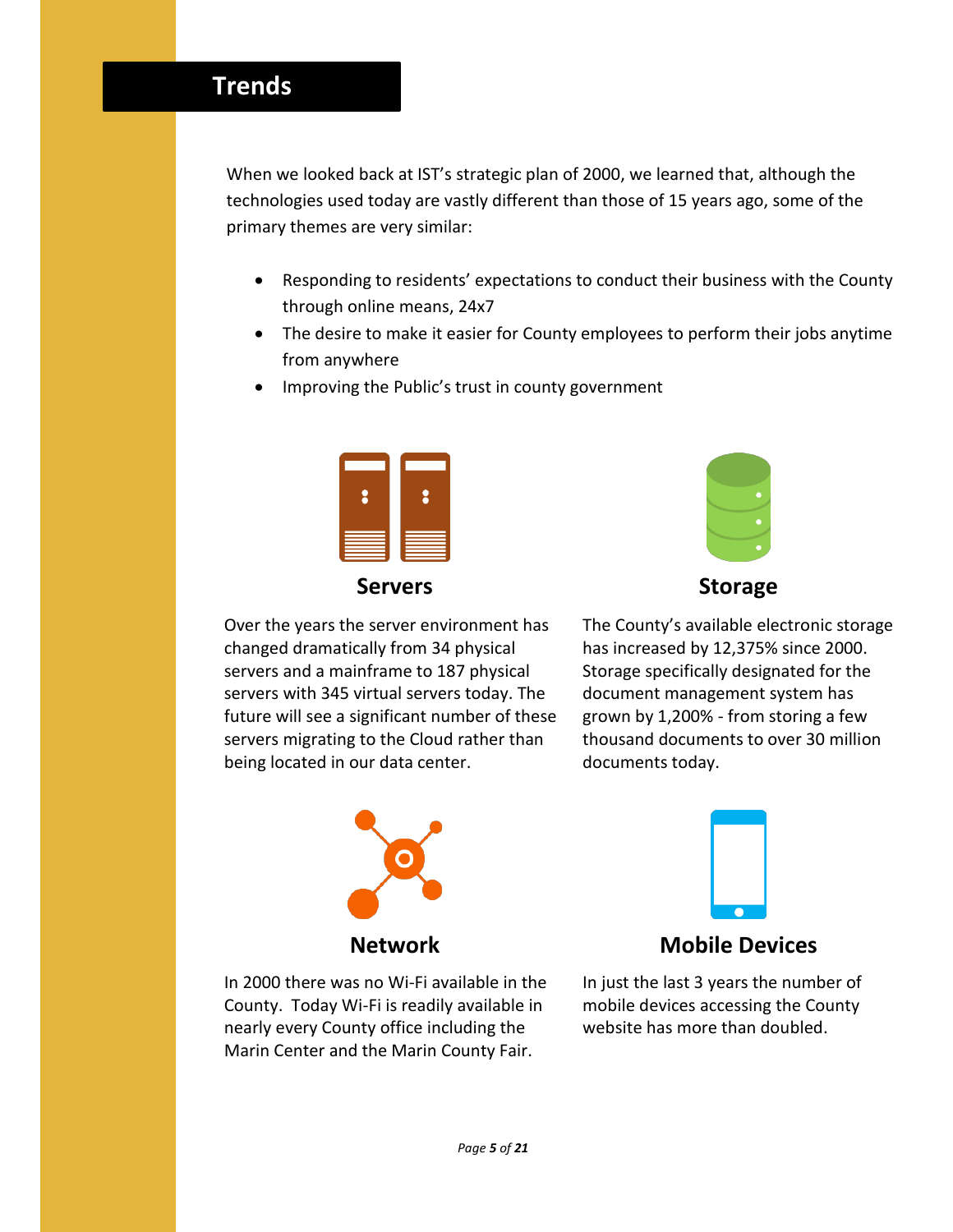### **IST Strategic Plan**

The following page depicts the IST Strategic Plan at a high level. Subsequent pages provide the desired outcomes, strategies, actions, and metrics. We have purposely identified actions that we plan to complete within the next two years and will review the plan frequently to make mid-course corrections/updates as we proceed. We anticipate that the plan will have a formal update toward the end of the first two years with new actions and metrics identified for subsequent years. In this way, this strategic plan will continue to be a working document that is periodically refreshed and renewed.

At various places in the IST Strategic Plan, you may notice the icons pictured below. These symbols indicate that an item in that section is linked directly to a similar item in the County's 5 Year Business Plan. If you reference the 5 Year Business Plan you will find the same icons and you will see how the two plans are connected.



**Innovation & Change Communication** 

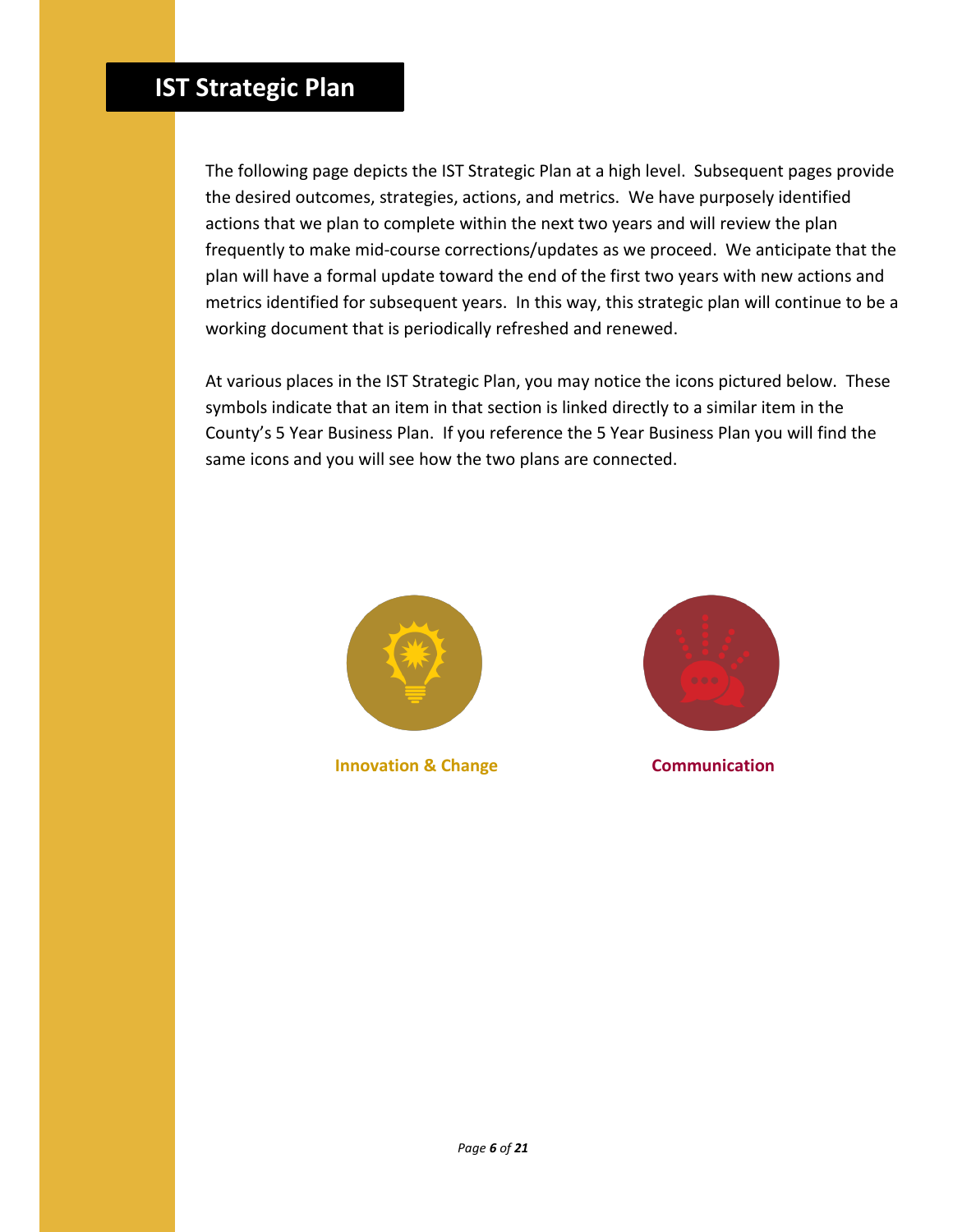## **IST Statement of Purpose**

We Help our County Departments Succeed in Serving the Public

## **Service Delivery for Today & the Future**

- Access from Any Device, Any Time
- Increased Options, Reduced Barriers





## **The Changing Role of IST**

- Putting our Customers First
- Business Consulting Services

## **Security at the Forefront**

- Countywide Effort
- Data Security

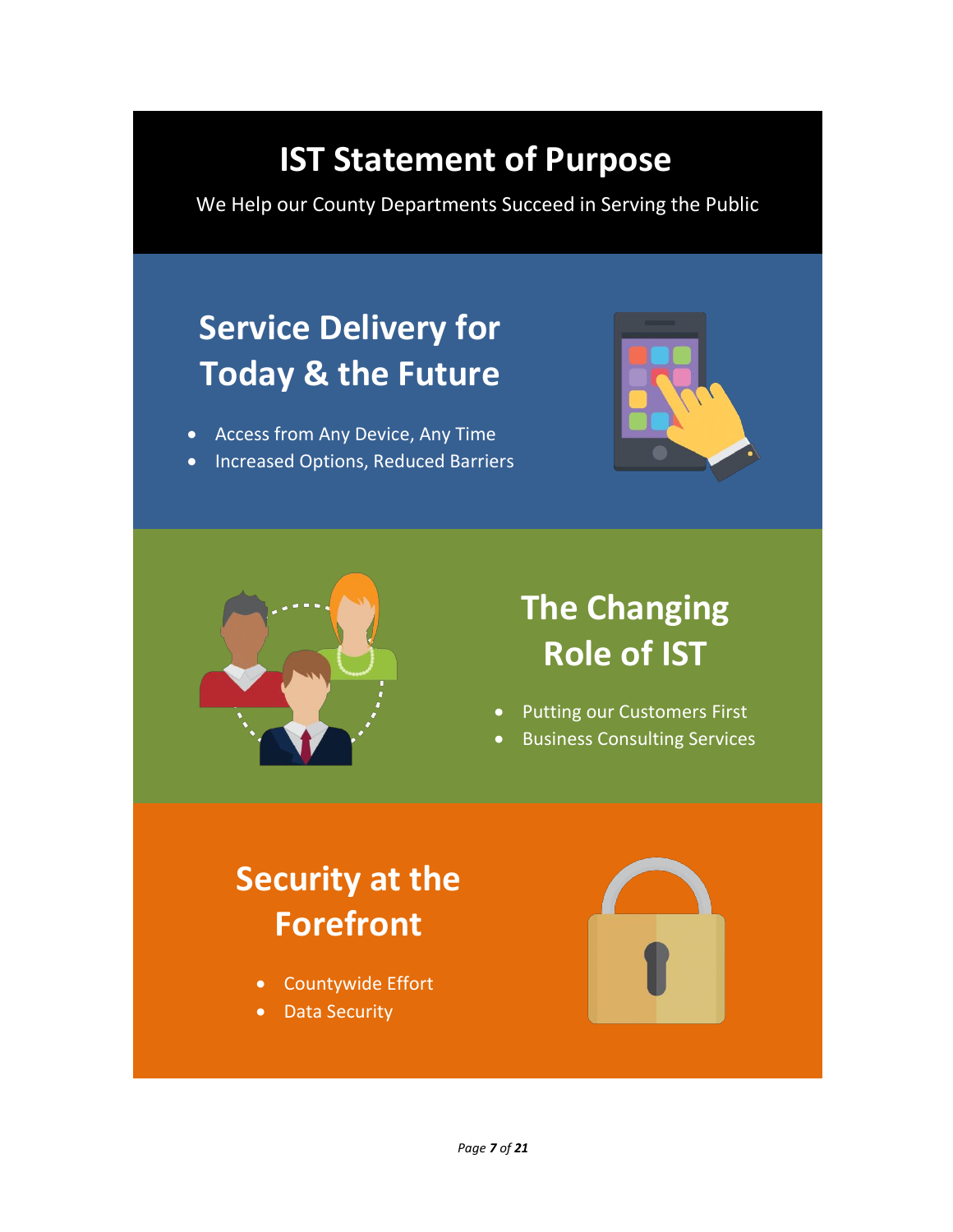

## Service Delivery for Today & the Future

*Provide personalized, rapid access to information anytime from anywhere*

An engaged public and County workforce have new expectations of government – that it will be more accessible and inviting. In response, Information Technology (IT) practices are changing and technologies are being developed and adopted at an accelerated pace. Digital government is available around the clock. It's more transparent, more personalized, and provides greater opportunities for the public to get information, receive services, and be involved – when they need it, anytime, from anywhere.

## OUTCOME A Access from any Device, Anywhere, Any Time

*IST will focus on providing County employees and the public the ability to access information from mobile devices – from laptop computers to tablets to smart phones – to support government efficiency and openness.*

### OUTCOME B

## Increased Options, Reduced Barriers for the Public and County Staff

*IST will seek opportunities to offer more self-service along with personalized, flexible, and accessible tools for the Public and County staff.*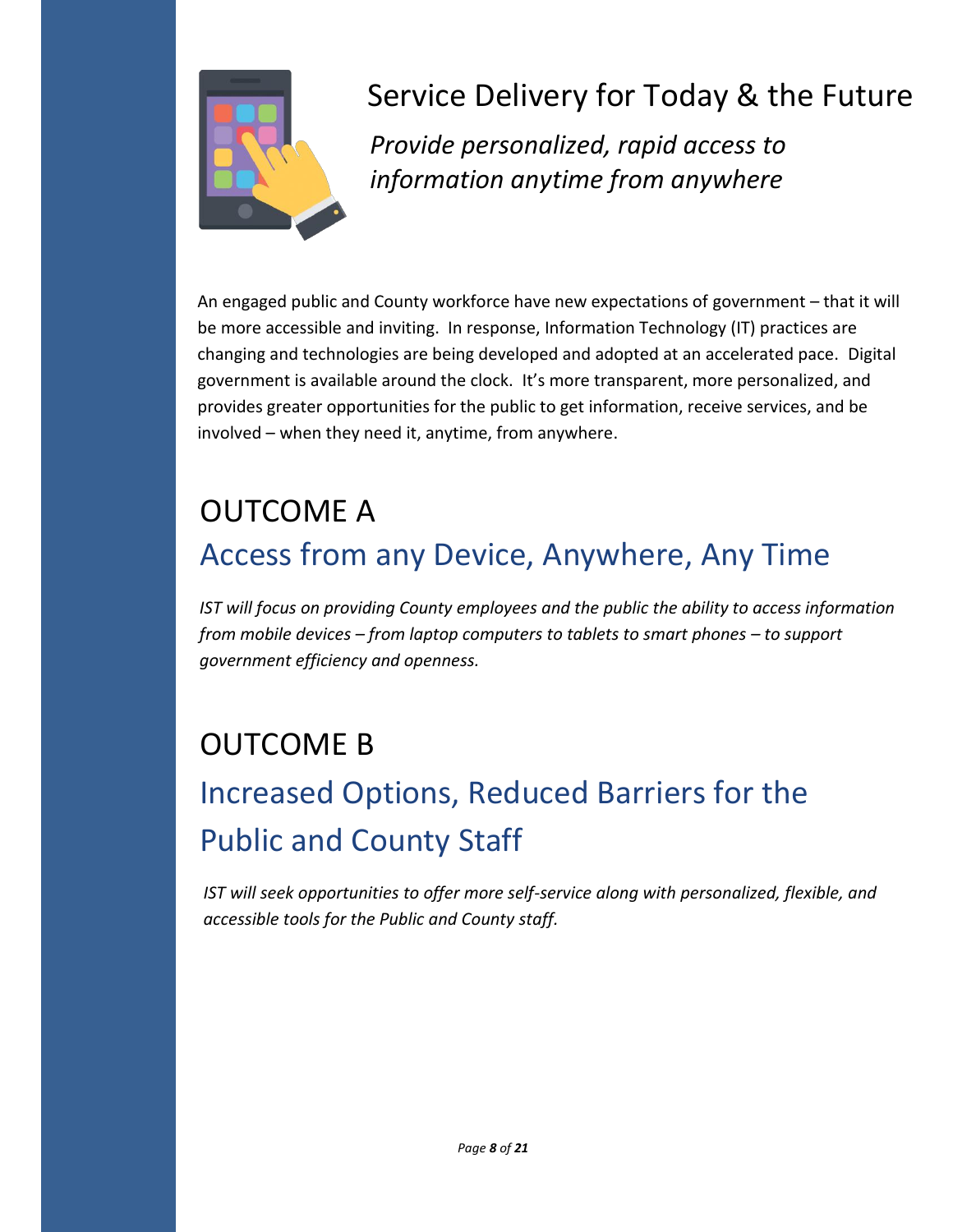## OUTCOME A Access from any Device, Anywhere, Any Time

### Strategy 1: Establish a "mobile first" philosophy for all IST work.

#### **Action**

All new business applications, upgrades to existing business applications and website projects apply the "mobile first" strategy, meaning they are designed for mobile platforms from the beginning.

#### *Metrics*

*100% of IST software selection functional requirements contain a mobile functional or technical specification.*

#### **Action**

Develop mobile apps for the Sheriff's Office, Community Development Agency, Parks and Open Space, Cultural Services, Elections, the Fire Department, and the Criminal Justice Departments.

#### *Metrics*

*The top six mobile apps are implemented within the next two years.*

#### **Action**

Complete the transformation of the County's public facing website for easy reading and navigation across a wide range of popular devices.

#### *Metrics*

*Responsive web design has been completed for the entire County website within the next year.*

#### **Action**

Implement a mobile desktop solution that replaces the current Microsoft Office Suite with work-from-anywhere capabilities.

#### *Metrics*

*Complete a pilot project in IST and HHS within the first year and complete implementation across the County within three years.*

#### **Action**

Expand the County WiFi network so that future office connectivity can be accomplished without the need for physical cabling to the desktop.

#### *Metrics*

*Prioritize the installation of WiFi access points in the Civic Center and 1600 Los Gamos within the next two years.*

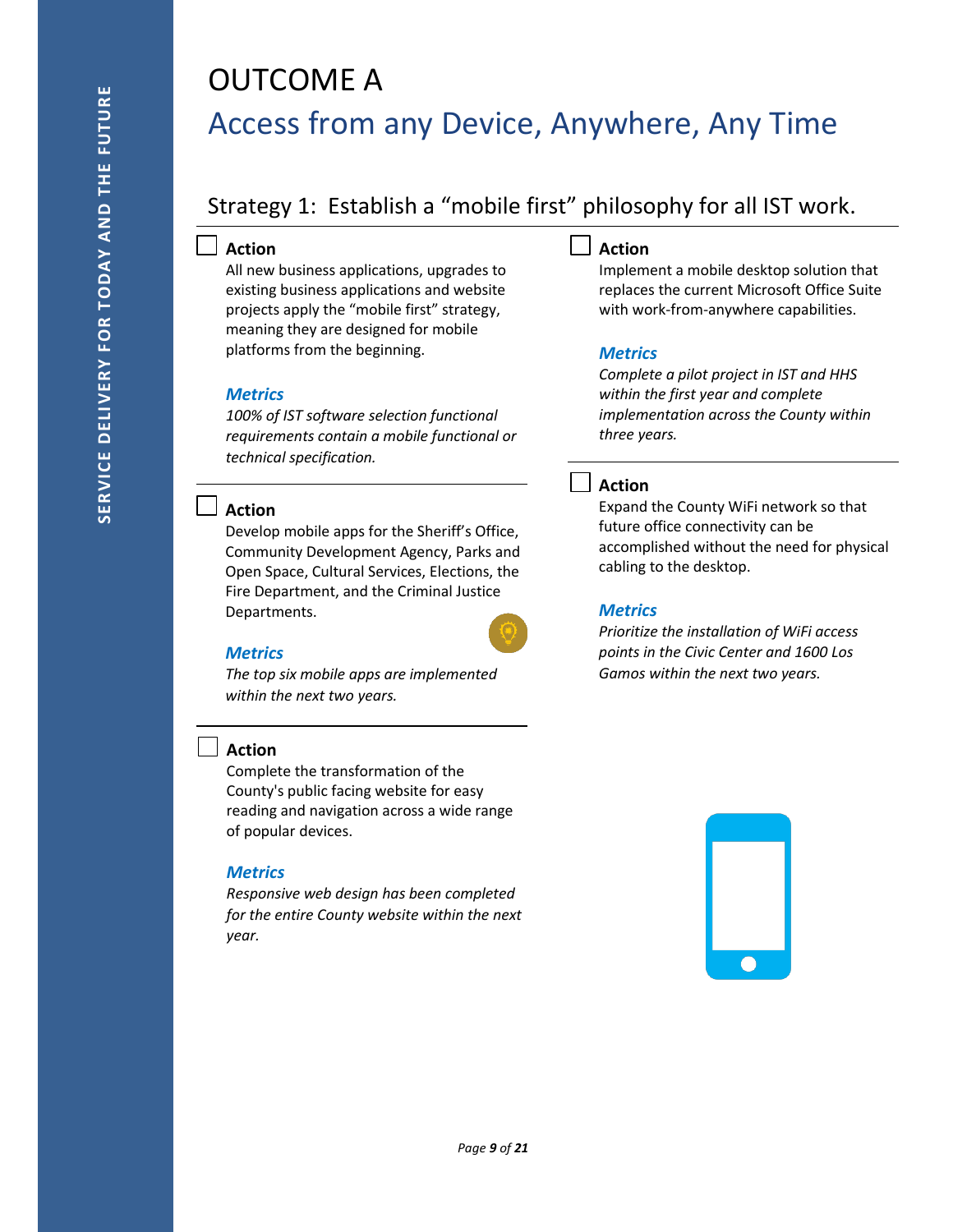### **OUTCOME A** (CONTINUED)

### Strategy 2: Launch an open government and open data initiative to encourage greater civic engagement.

#### **Action**

Select and implement an Open Data Portal to provide County data to the public.

#### *Metrics*

*Open Data software selected and implemented within the next year.*

#### **Action**

Publish the following datasets on the Open Data Portal:

- Sheriff Crime Data
- Restaurant Inspections
- County Employee Salary Data
- Frequent Public Records Act Requested Information

#### *Metrics*

*These four datasets are available to the public via the Open Data Portal within the next two years.*

#### **Action**

Identify and prioritize the next group of datasets that will be available through the Open Data Portal with emphasis on datasets that may be correlated with other datasets.

#### *Metrics*

*Identify and prioritize ten additional datasets to be included in the open data portal within years three and four.*

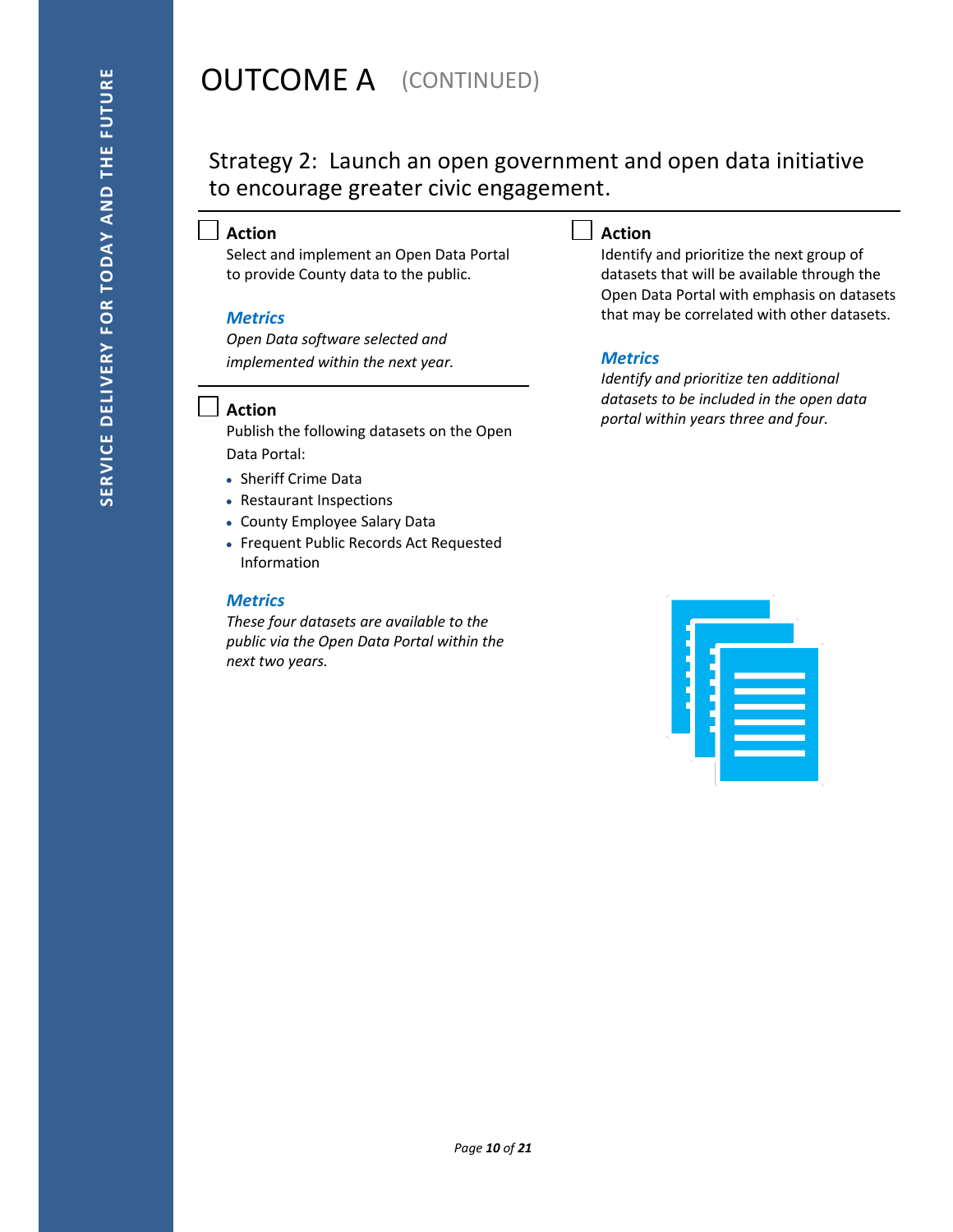### OUTCOME B Increased Options, Reduced Barriers for Public and County Staff

### Strategy 1: Enable the public and staff with online services.

#### **Action**

Develop and implement online payments in departments such as Cultural Services, Community Development Agency, Parks and Open Space and the Assessor Recorder County Clerk's office.



#### *Metrics*

*The top five County online payments are available within the next two years.*

#### **Action**

Implement electronic signature capability and make available to departments.

#### *Metrics*

*Electronic signature has been implemented and is an available tool for forms that do not require a "wet" signature.*

#### **Action**

Automate the highest-use forms so they can be completed and fully processed online, including the use for electronic signatures.

#### *Metrics*

*The seven highest-use forms have been automated within the next two years.*

#### **Action**

With support from the ATOM Team, successfully implement Tyler-Munis.

#### *Metrics*

*100% of employees and managers use selfservice options to complete time entry and enroll in all benefits.*

#### **Action**

Develop and deliver Tyler-Munis user training and documentation.

#### *Metrics*

80% of employees report that training is good or very good, which is confirmed by a survey conducted following implementation.

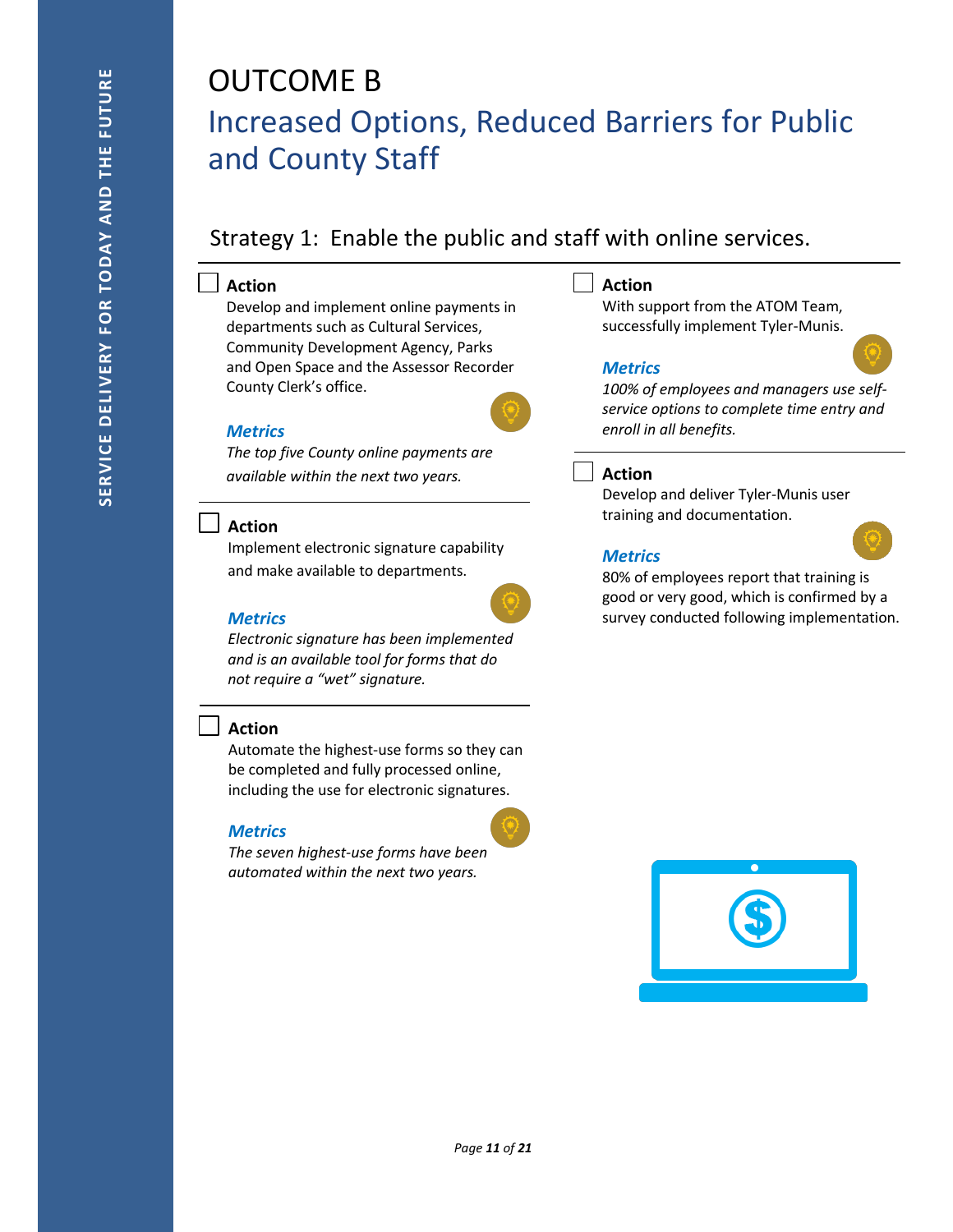### **OUTCOME B** (CONTINUED)

### Strategy 2: Implement new technologies that improve employee productivity.

#### **Action**

Implement single sign-on so that County employees only need to log on to their computer and all their software applications are available without performing separate logons.

#### *Metrics*

- *Implement all new applications with single sign-on including Tyler Munis ERP systems*
- *Implement single sign-on for all enterprise systems within the next three years*
- *Complete implementation of single sign-on for the County enterprise in five years.*

#### **Action**

Deliver new/upgraded infrastructure as fast as Google or Amazon.

#### *Metrics*

*Within the next two years implement Service Level Agreements with customer departments for delivery of servers that match the time it takes for delivery of a server on Google or Amazon.*

#### **Action**

Redesign and re-deploy the County Intranet (MINE).

#### *Metrics*

- *Complete within the next two years.*
- *80% of employees report that County information is much easier to access, which is confirmed by a survey conducted within one year of implementation.*

Strategy 3: The County website and business applications will be intuitive to use with built-in help, reducing the need for end-user training - Modernize new software releases to eliminate the need for end-user training.

#### **Action**

Conduct focus groups to identify areas of improvement in navigation for the website.

#### *Metrics*

*Two focus groups conducted per year beginning within the next year.*

#### **Action**

User experience standardized – looks the same, same flow, same organization of content.

#### *Metrics*

*Standards for user experience implemented for all new project work within the next three years.*

#### **Action**

Expand learning options by making online self-help available resulting in a reduced need for end-user training.

#### *Metrics*

*Every new implementation has online selfhelp options within the next three years.*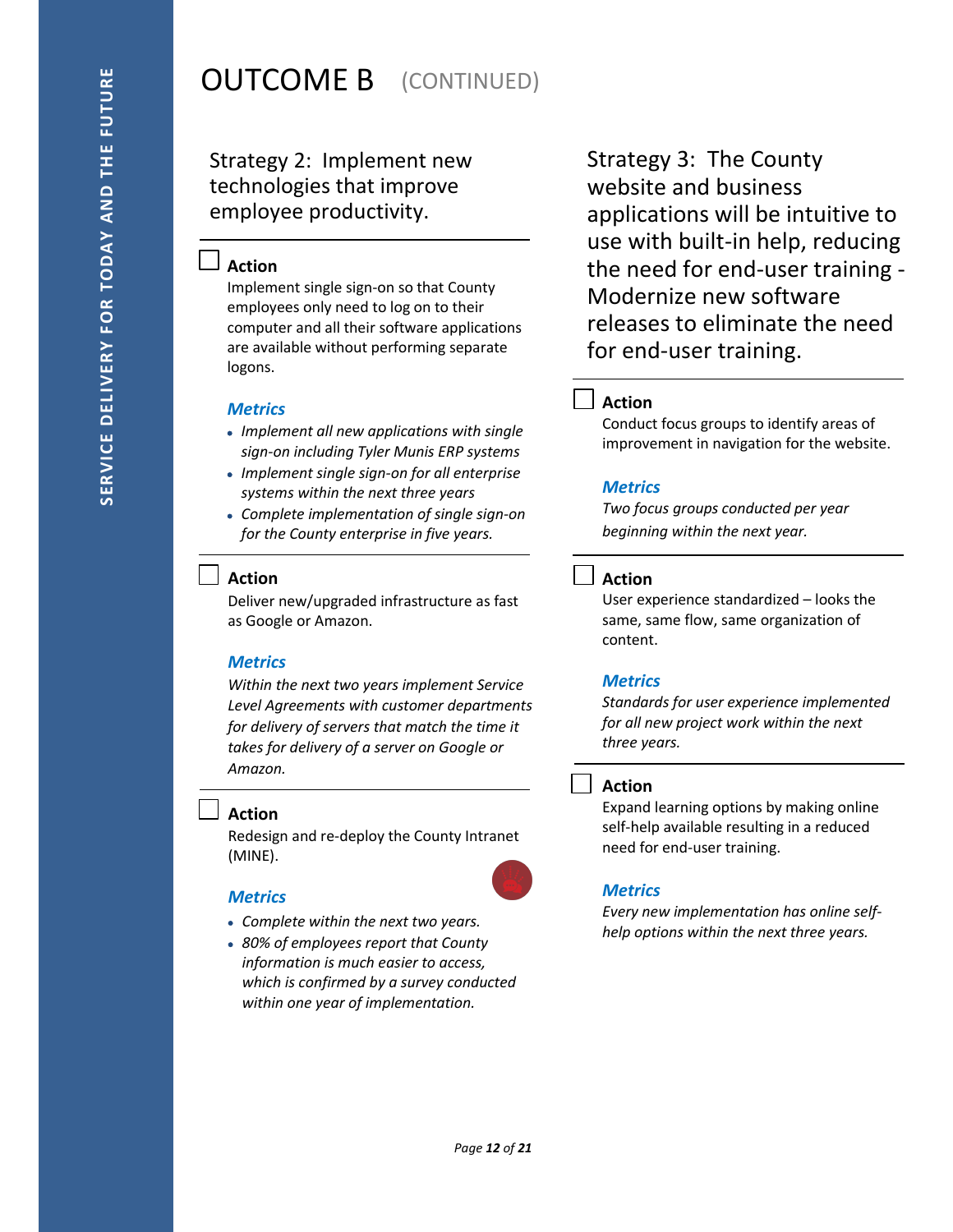

### The Changing Role of IST

*Help Departments Increase Responsiveness, Efficiency and Innovation*

Given rapidly changing technology, the County requires an IST workforce that is adaptive and constantly retooling to effectively provide services. We must be quick to adapt, quick to respond, provide technology leadership to the people we serve, and ensure that we follow through. Collaboration among staff and with our County clients is a necessity. The IST Department's continued success and effectiveness depend on preserving our service oriented culture while adapting to the ever changing technology landscape.

To maximize our effectiveness, IST must operate more as a strategic partner with our departments. We will provide guidance and leadership on setting the standards and ground rules for how we get the most out of modern technology.

## OUTCOME A Putting Our Customers First

*IST will build stronger relationships with customer departments to increase business alignment, responsiveness, and follow-through. Funding options and flexible staffing will be developed to ensure resources are available for completing customer departments' projects.*

## OUTCOME B Business Consulting Services Available to Departments

*IST will develop the capacity to offer departments consulting services to improve and automate their work processes.*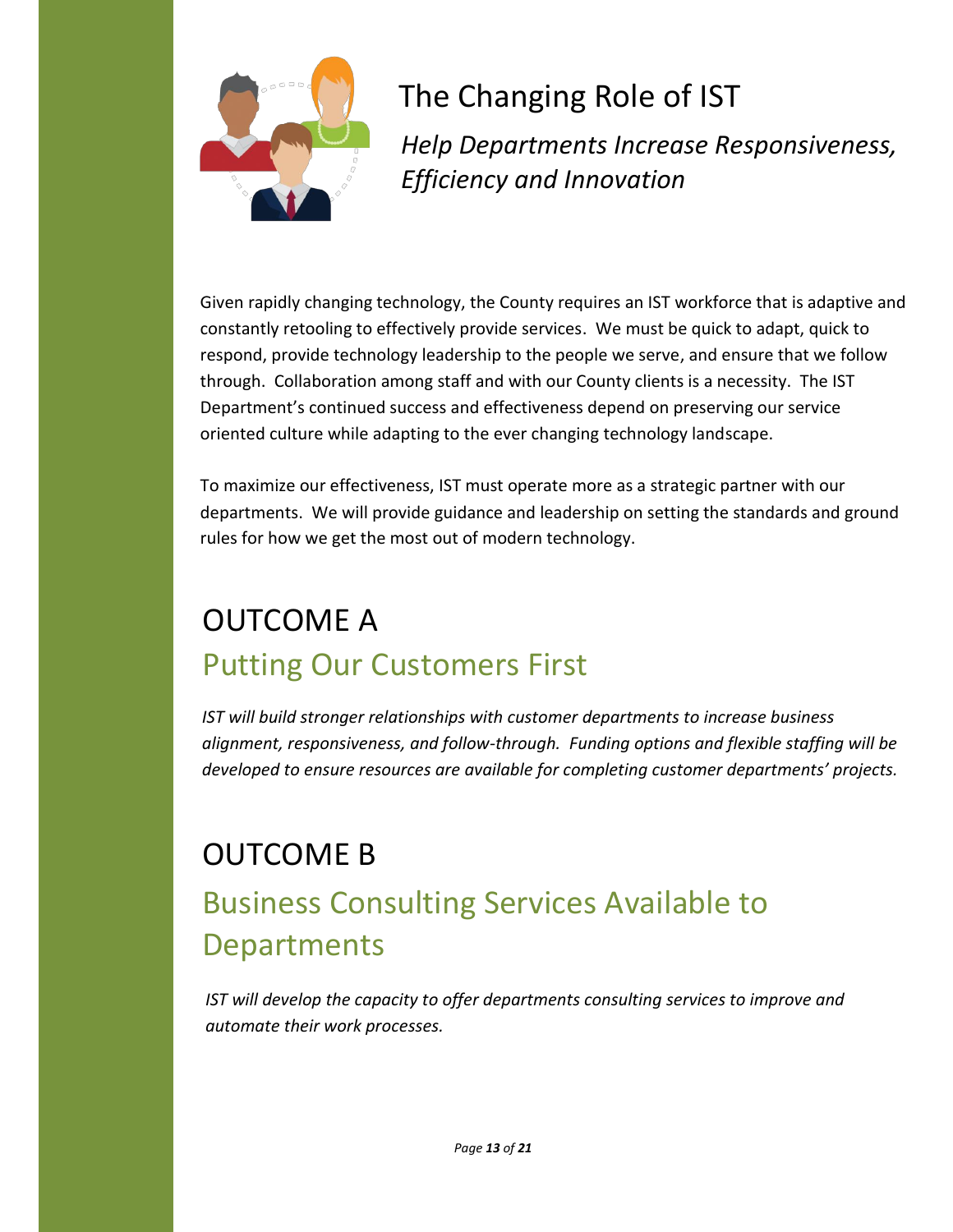## OUTCOME A Putting Our Customers First

Strategy 1: Develop IST capabilities that align with the County and Department missions and the Five Year Business Plan.

### **Action**

Incorporate formal business analysis into each project to ensure that outcomes will meet client business needs and objectives.

#### *Metrics*

*100% of IST project charters include business analysis as a deliverable within the next four years.*

#### **Action**

Make it easier for departments to request project work from IST by creating a simple web application to receive requests.

#### *Metrics*

*Project request web application built and deployed within the next year.*

#### **Action**

Increase the impact of our departments' priorities by expanding the role of the Advisory Committee for Technology to include review and prioritization of technology projects and policies.

#### *Metrics*

*Within the next year all discretionary IST projects exceeding a total cost of \$50,000 will be reviewed and prioritized by the Advisory Committee for Technology.*

### Strategy 2: Expand IST capacity to deliver more.

#### **Action**

Create a formal project request process that informs the enterprise on how to initiate and fund new projects in collaboration with IST.

#### *Metrics*

- *Establish criteria and processes to initiate and fund projects from operating departments' baseline budget within the next two years.*
- *Establish criteria and processes to initiate and fund projects with BCP funding within the next two years.*
- *Establish criteria to initiate projects utilizing IST's baseline budget within the next two years.*

#### **Action**

Design the IST roles and responsibilities to match the priorities set by departments and the Advisory Committee for Technology by partnering with Human Resources to develop a classification structure with a flexible workforce, aligning with the 5-Year Business Plan.

#### *Metrics*

*Within the next two years, identify and implement flexible workforce options that provide the ability to staff up for projects funded outside of baseline budget and scale back at completion of those projects.*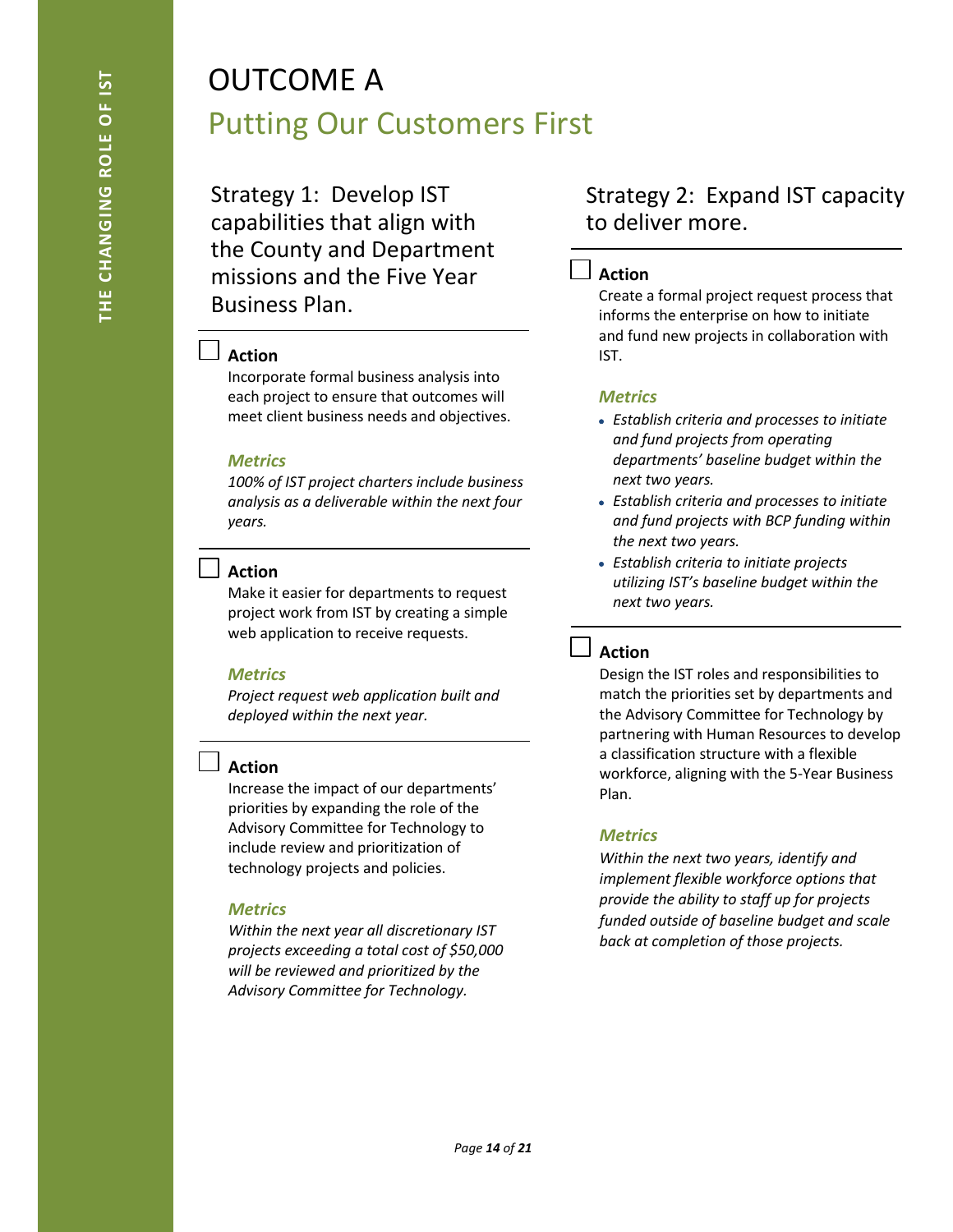### OUTCOME B

Business Consulting Services Available to Departments

Strategy 1: Offer consulting services to advise and manage delivery of IST solutions.

#### **Action**

Create a Business Relationship Manager role within IST to work with departments in identifying needs and services that IST may provide to help departments succeed in their missions.

#### *Metrics*

*Business Relationship Manager role implemented within the next two years.*

#### **Action**

Assign Business Relationship Managers to each County Service Area.

#### *Metrics*

*Assign within the next three years.*

#### **Action**

Create a Change Management practice to help departments succeed as they work to implement the 5-Year Plan.

#### *Metrics*

- *Change management resource(s) identified and trained within the next year.*
- *Change management resource(s) deployed to help with 5-Year Business Plan implementation immediately after training.*

Strategy 2: Ensure the Project Management Office improves the delivery of projects on time and within budget.

#### **Action**

Develop a formal process to analyze project results to increase rates of project success across the County.

#### *Metrics*

*Within the next year 100% of projects are reviewed after completion to identify lessons learned.*

#### **Action**

Increase Project Management training and skills to accurately forecast project resources and schedules.

#### *Metrics*

*Increase PMP certifications within IST by at least two within the next two years.*

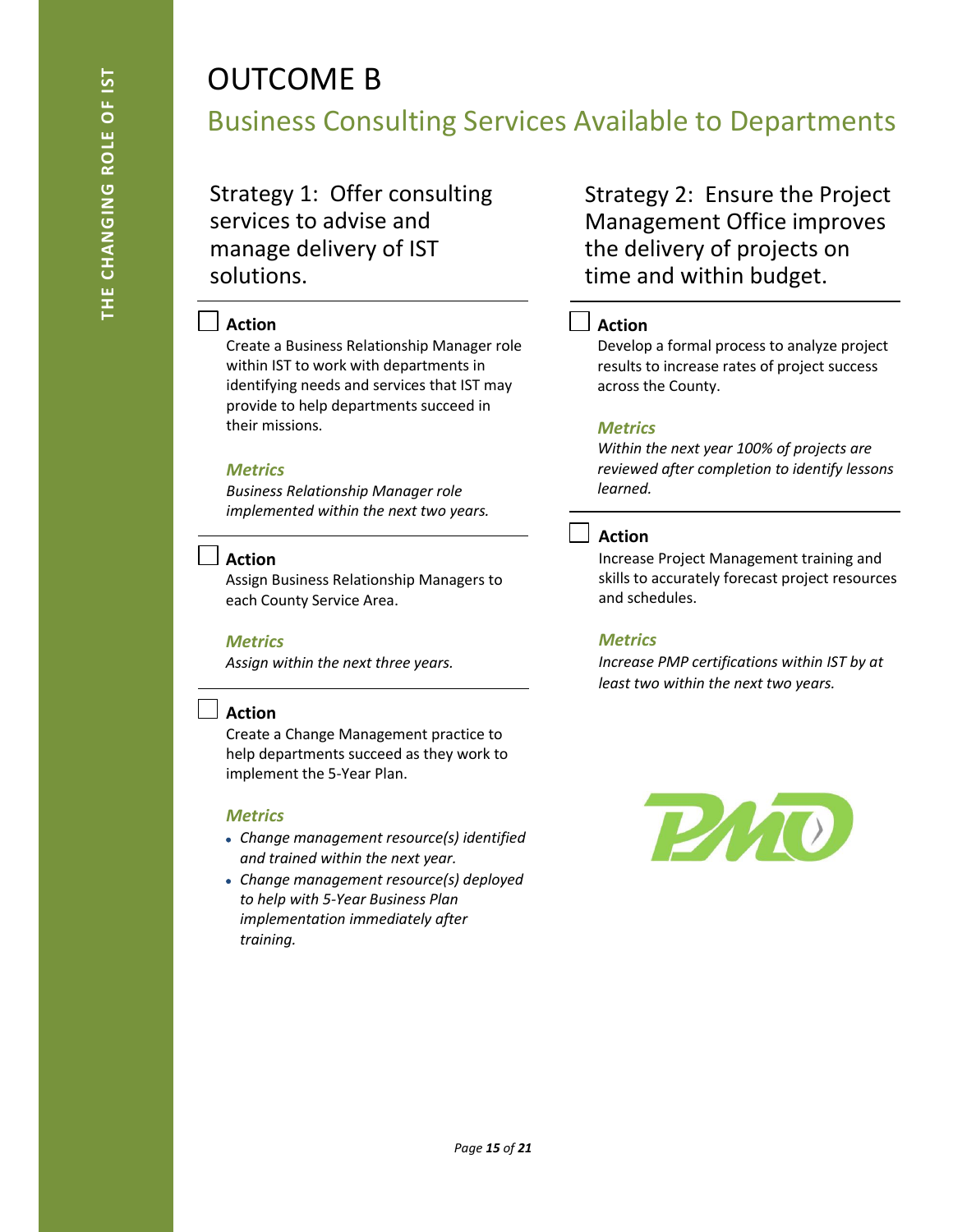

## Security at the Forefront

*Protect and Maintain the Integrity of County Data and Infrastructure*

Protecting the public's information held by the County is paramount. Data breaches have become commonplace in the news. How confident are you that County data is secure and is protected from being accessed and/or altered by hackers? Within the last two years these organizations experienced data breeches that exposed their customers' or employees' private information:

- Target 40 million card accounts
- Home Depot 56 million credit and debit cards
- Federal Office of Personnel Management 21.5 million federal workers
- Anthem 80 million patient records
- JP Morgan Chase 76 million households
- Army National Guard 850,000 SSNs and personal data

There have been hundreds more with smaller exposures including Harvard University, UPS, Goodwill Industries, Kmart, Staples, and Sony.

The only way we can avoid becoming another statistic is to make security a top priority. We will need to implement sound security policies and practices, embrace a Countywide understanding that security is everyone's responsibility, and maintain a secure infrastructure that prevents unauthorized activity.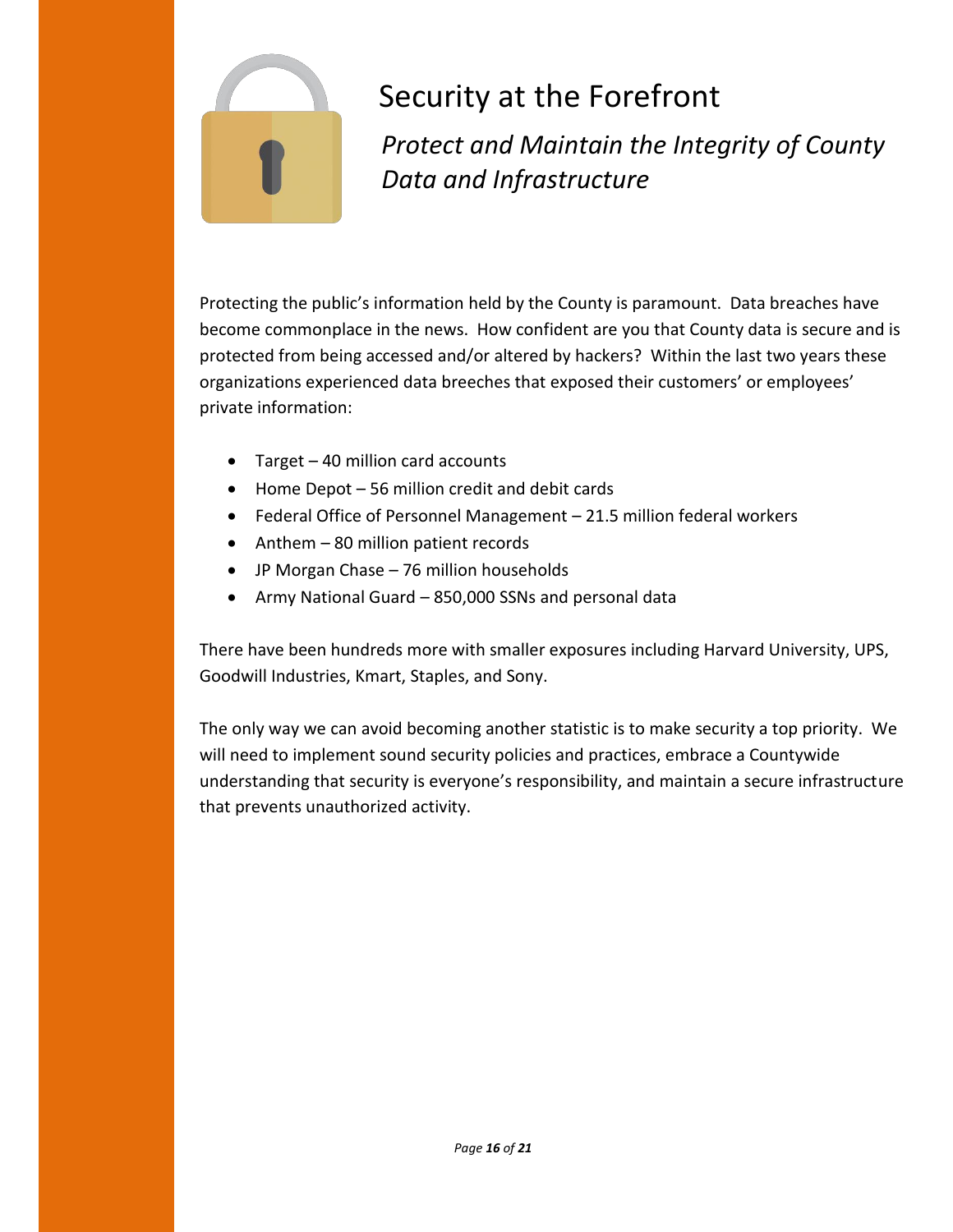

Security at the Forefront

*Protect and Maintain the Integrity of County Data and Infrastructure*

## OUTCOME A Coordinated Countywide Effort

*IST will establish a Countywide security culture emphasizing that information security is every County employee's responsibility.*

## OUTCOME B Data Security

*Develop policies, procedures, and tools to keep County data and confidential information secure.*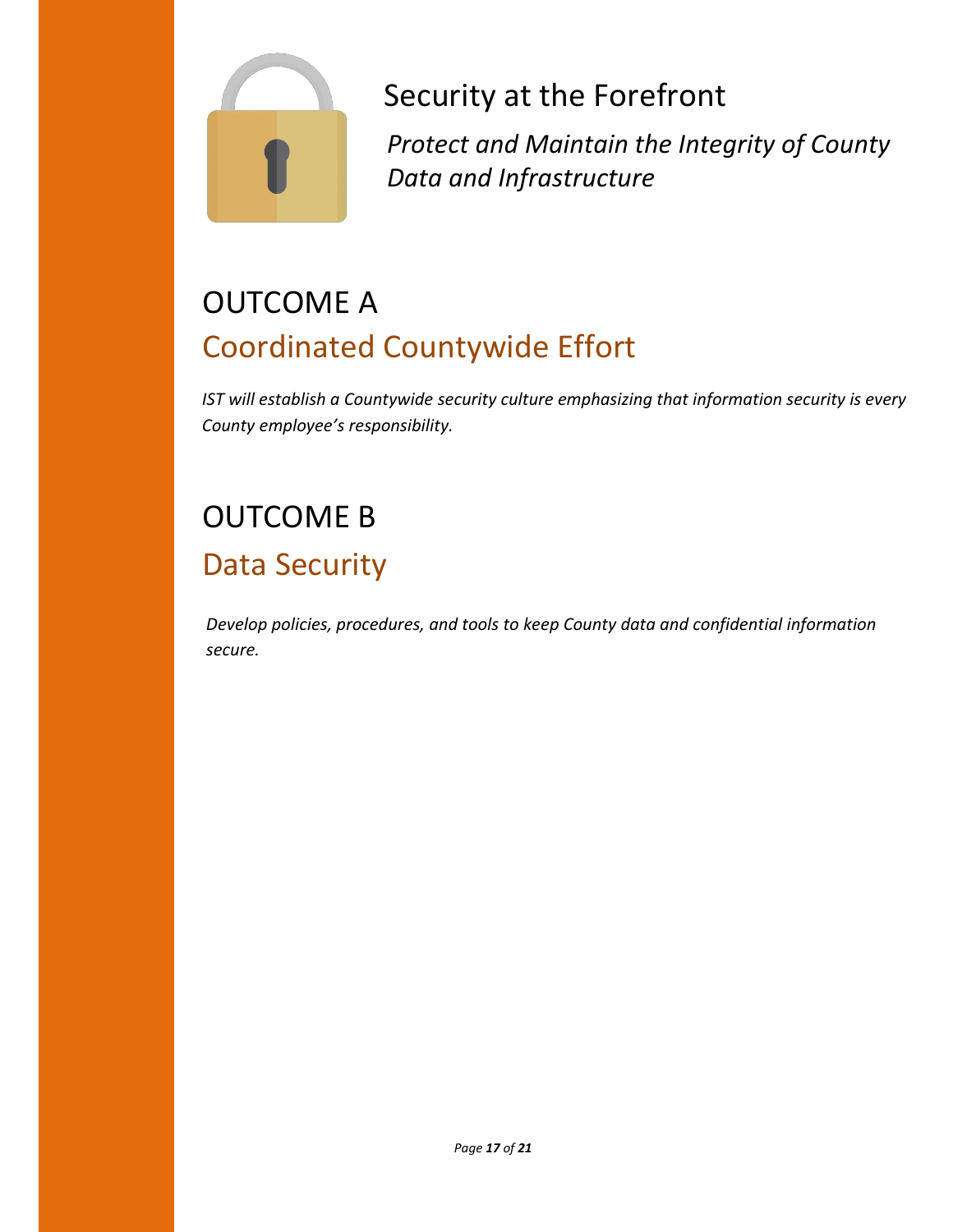## OUTCOME A Coordinated Countywide Effort

Strategy 1: Create a comprehensive information security program based on industry best practices.

#### **Action**

Create and staff the role of Information Security Officer, dedicated to establishing and enforcing security policies.

#### *Metrics*

*Information Security Officer role established and staffed within the next year.*

#### **Action**

Formalize security incident management and response procedures for County employees as well as within IST.

#### *Metrics*

*IST Security incident procedure adopted within the next year.*

#### **Action**

Develop and adopt a comprehensive set of Countywide security policies.

#### *Metrics*

*Security policies adopted within the next two years.*

Strategy 2: Educate all County employees about the importance of information security best practices and their role in protecting County assets.

#### **Action**

Make online security awareness training available to all County employees for completion every two years and include this training as part of the onboarding process for all new County employees.

#### *Metrics*

*Online security awareness training compatible with County's TalentQuest online training system implemented within the next two years.*

#### **Action**

Reinforce ongoing security awareness education through newsletters, blogs and other social media.

#### *Metrics*

- *Monthly Multi-State Information Sharing and Analysis Center (MS-ISAC) security newsletters published within the next six months.*
- *Develop and implement a process for notifying County employees about imminent threats*
- *Information Security Officer publishes security awareness blogs within the next two years.*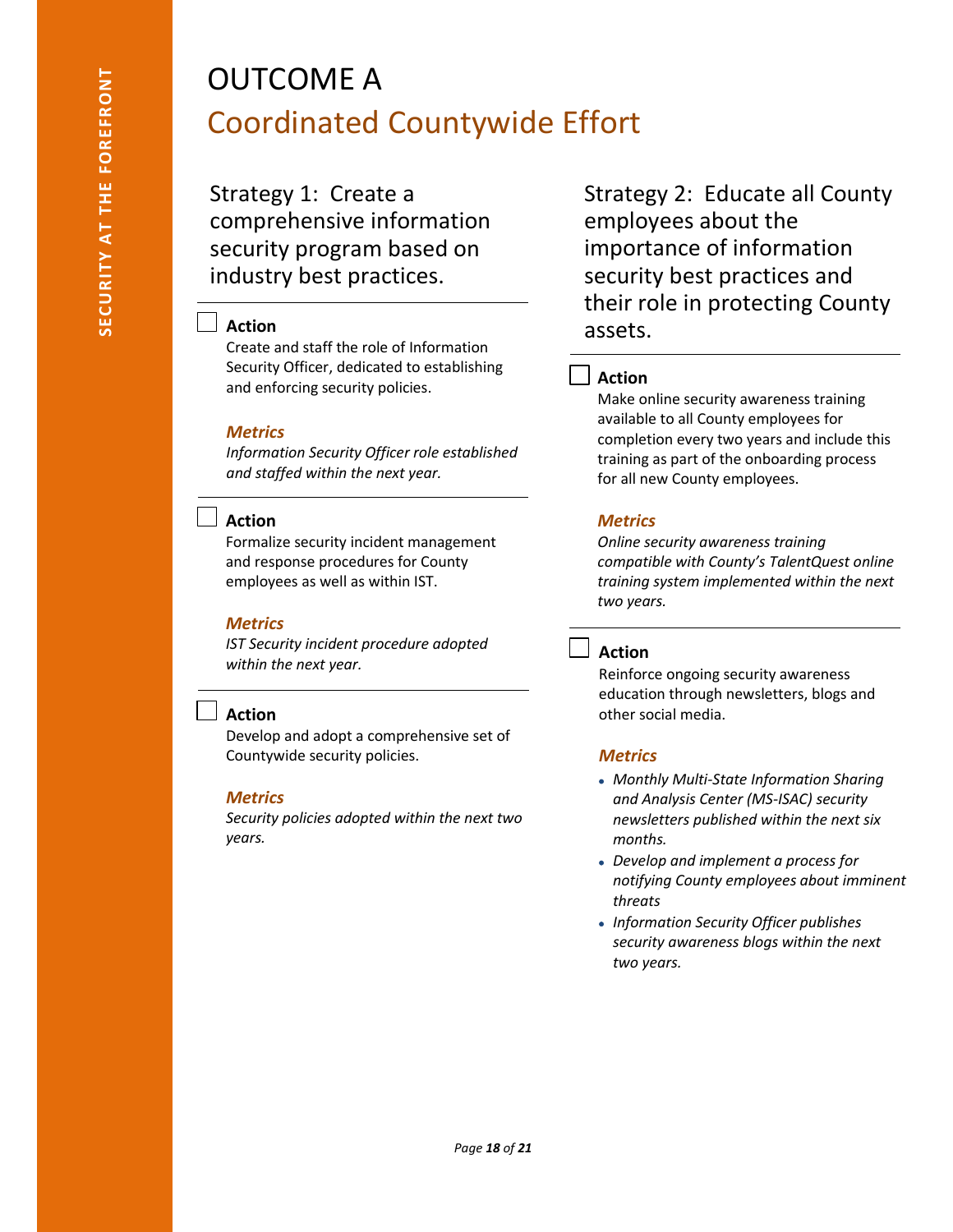# OUTCOME B

### Data Security

Strategy 1: Secure and protect County data across all platforms.

#### **Action**

Every five years complete a HIPAA Security Assessment working with all of the HIPAA covered departments to address findings.

#### *Metrics*

*The first HIPAA Security Assessment is completed within the next year.*

#### **Action**

Every three years complete a comprehensive security assessment.

#### *Metrics*

*The first comprehensive security assessment is completed within the next two years.*

#### **Action**

Implement a Bring Your Own Device policy and implement mobile device management software to support the increasing number of devices used by County employees.

#### *Metrics*

*Complete within the next two years.*

### Strategy 2: All County applications conform to security best practices.

#### **Action**

Assess the degree in which in-house and vendor-supported business software applications comply with countywide security standards and develop an action plan for bringing applications into compliance.

#### *Metrics*

*Assessment is completed within the next 2 years.*

#### **Action**

All IST software developers are trained in the use of secure coding techniques that align with our countywide security standards.

#### *Metrics*

- *Training begins within the next year.*
- *All developers are trained within the next three years.*

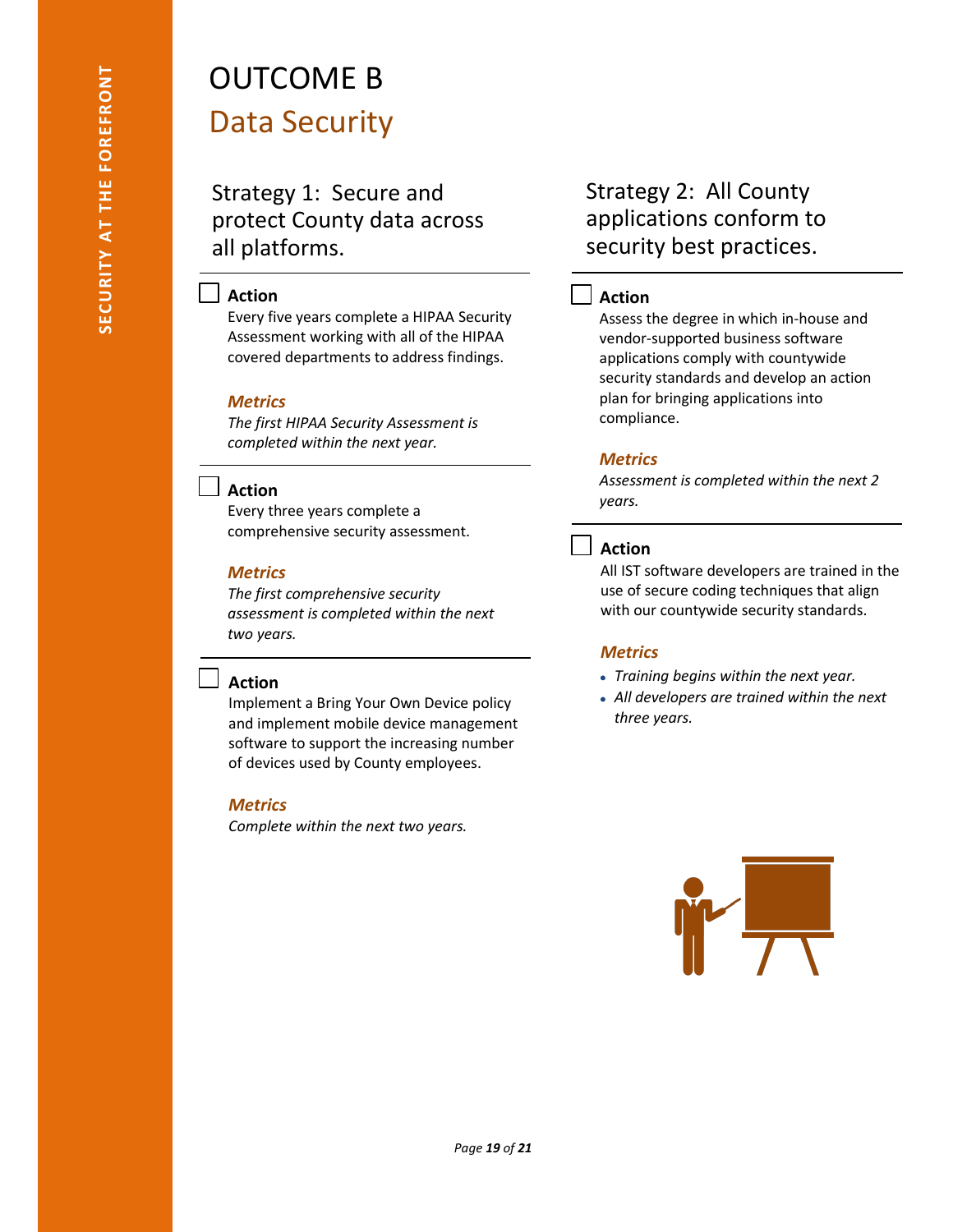### **OUTCOME B** (CONTINUED)

### Strategy 3: Expand and mature Disaster Recovery capabilities.

#### **Action**

In collaboration with our County stakeholders, conduct a minimum of one mock disaster tabletop exercise per year.

#### *Metrics*

*First tabletop exercise completed within the first two years.*

#### $\blacksquare$ **Action**

Complete recovery testing for all critical business software applications and produce a detailed report documenting the results.

#### *Metrics*

*Four systems tests completed within the next two years.*

#### **Action**

Implement an emergency/incident policy that outlines the procedures for notification, communication and management of emergency incidents having to do with outages that impact the ability of County departments to conduct their normal work.

#### *Metrics*

*Policy implemented within the next two years.*